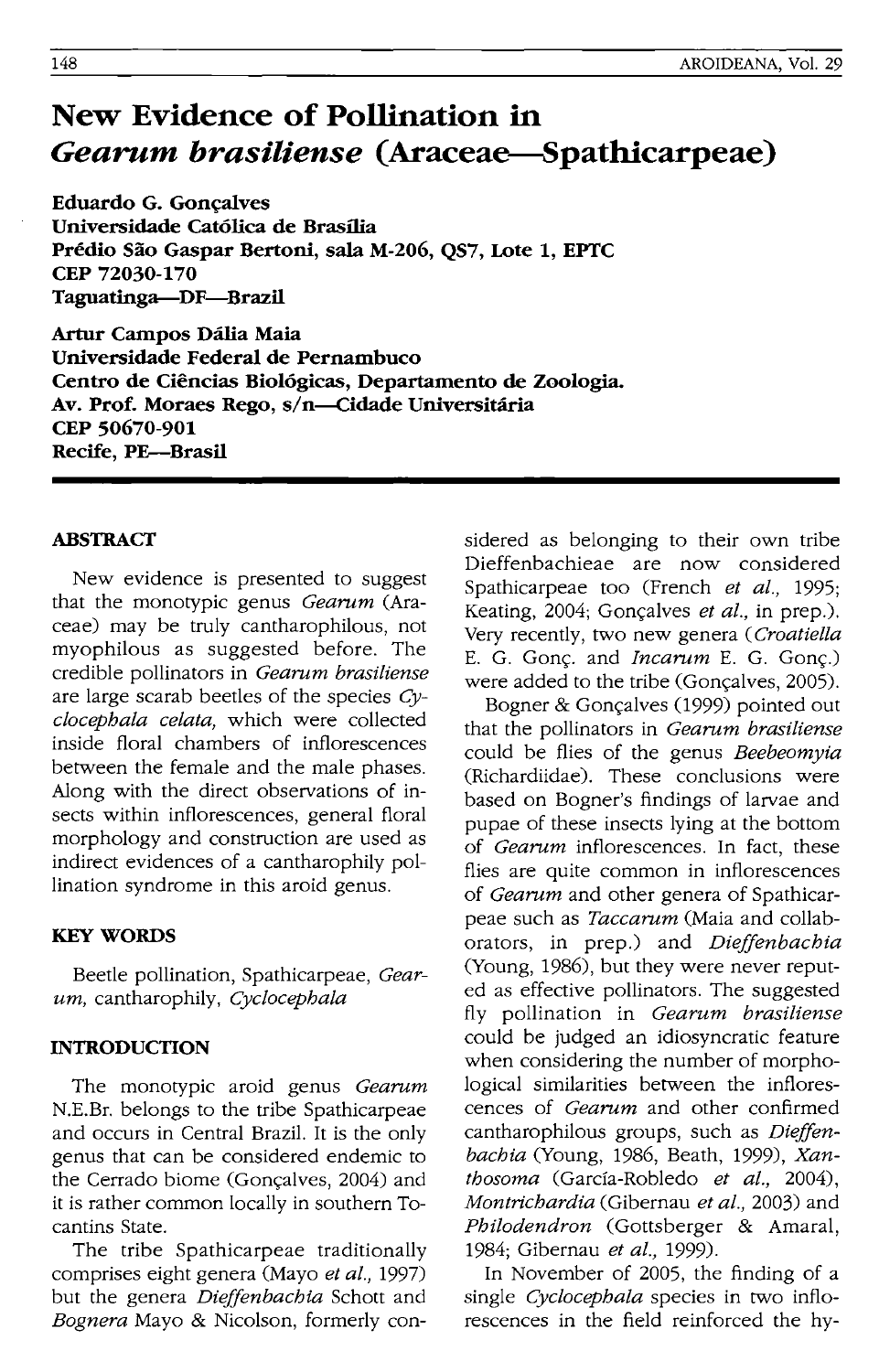

Fig. 1. Beetle captured inside the floral chamber of *Gearum brasiliense* in Tocantins state. (Photo: E. Goncalves)

pothesis that the main pollinators in  $G$ . brasiliense could be scarab beetles and that the Richardiidae flies are only inflorescence predators. Arguments for this hypothesis are presented below.



Fig. 2. Inflorescence of *Gearum brasiliense* in the beginning of female phase. Note that the inflorescence arises singly from the peat. A second closed inflorescence can be seen behind.



Fig. 3. Detail of inflorescences in *Gearum brasiliense*, showing an intact inflorescences in full anthesis, female phase (left), an exposed spadix (middle) and an unopened inflorescence (right). In the exposed spadix, note the female flowers surrounded by white staminodes, the sterile male portion (middle) and the fertile male portion (apex).

#### **NEW EVIDENCE**

Between November 2nd and 3rd, 2005, two visits were conducted to the same site in the vicinity of the village of Arraias, southern Tocantins state, Central Brazil. The flowering population was located in an open area in a hyperseasonal savanna, moderately disturbed by cattle activity. There were at least 50 *Gearum brasiliense* inflorescences in different development stages. Only one individual had already unfurled (partially) its pedate leaf blade. Other cantharophilous species found at the same area were the a roid *Xantbosoma*  striatipes (Kunth) Madison and the Annonaceae, *Annona warmingiana* Mello-Silva & Pirani.

A moderate thermogenesis (temperature not measured) was evidenced at early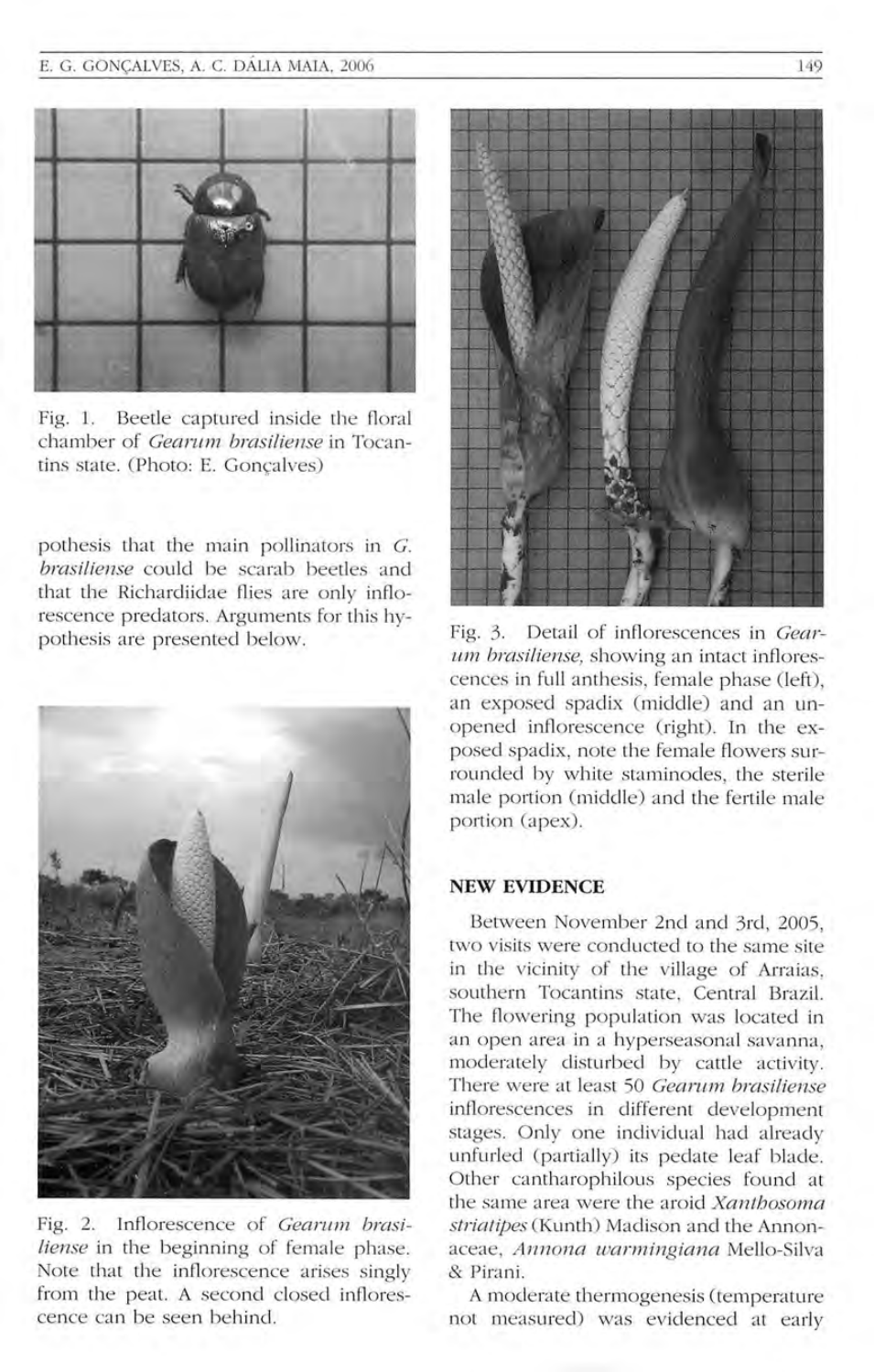dusk during the female phase, along with the emission of a camphor-like smell by the male flowers. Thermogenesis was not detected in male phase, but observations in male phase were restricted to the morning when heating is not usually observed in other cantharophilous species.

Four beetles were found inside the floral chamber of one inflorescence during the male phase. Another smaller inflorescence at the same phase was also found with two beetles of the same species. The beetles were all identified as *Cyclocepba/a celata* Dechambre 1980 (Scarabaeidae, Dynastinae, Cyclocephalini), a common species in Brazil (Maia and collaborators, ined. data). In both inflorescences, the beetles ate all the staminodes, including those in synandrodia, produced between fertile male flowers and female flowers. No damage was observed in female flowers but the fertile male flowers were occasionally chewed.

## **DISCUSSION**

No controlled test was conducted in order to confirm positively if *Cyclocepbala celata* is in fact the main pollinator of *Gearum brasiliense.* However, considering the sum of morphological aspects, the cantharophily involving large scarab beetles can be easily detected by the following "syndromic features" as suggested by many authors (e.g. Gottsberger, 1999)

1. Large pollination chamber-Scarab Dynastinae beetles are usually robust and commonly remain for at least 24 hours within the inflorescences, so a large pollination chamber (spathe tube) is generally required.

2. Massive quantities of feeding material—It is widely known that Dynastinae are eager beetles and eat many floral parts during their stay in the inflorescences CGotsberger, 1999; Gibernau *et al., 1999).*  Providing edible parts that could feed the beetles and avoid damage to the female flowers or fertile male flowers is a vital strategy.

3. Easily detected thermogenesis plants pollinated by large scarab beetles are usually strongly thermogenic (Gottsberger & Amaral, 1984; Gottsberger, 1990). Thermogenesis is usually known to occur at dusk in these species.

4. Strong odor emission-Crepuscular/ nocturnal emission of odoriferous volatiles are known for all large scarab pollination syndromes and seems to be the key attraction mechanism for these beetles (Gottsberger & Amaral, 1984; Gottsberger, 1990; Gottsberger & Silberbauer -Gottsberger, 1991). These scents are usually associated with the female phase of anthesis, when they are volatilized at higher spadix temperatures (Gibernau & Barabé, 2002).

5. Nocturnal anthesis (or more precisely crepuscular anthesis)-Flowering in species adapted to be pollinated by Dynastinae beetles has to be coordinated with the time when the beetles are mostly active (Gottsberger, 1999). Pollen release and thermogenic peaks are usually known to occur at dusk in these species.

The only aspect to be considered as lacking in the previously described *Gearum brasiliense* system is that the spathe is not white or whitish green in all individuals, as is common to other large scarab pollination systems. Most specimens have a spathe that is white with dark stripes. The inverse also occurs commonly, i.e. dark spathes with whitish stripes. The same patterns are also shared with other species known to be truly cantharophilous such as *Taccarum caudatum* Rusby (G. Gerlach, pers. observ.) and *Taccarum ulei*  Eng!. & K. Krause (Maia and collaborators, in prep.).

In the tribe Spathicarpeae, only the genus *Dielfenbacbia* is well studied regarding its pollination (Young, 1986; Beath, 1999), and long known to be essentially visited by scarab beetles of the subfamily Dynastinae *(Cyclocepbala* and *Erioscelis).*  Probable pollinators were also observed in the field for the monospecific genus *Bognera* and they proved to be a still unidentified Dynastinae (E. Gonçalves, pers. observ.). Within the core geophytic Spathicarpeae, only *Taccarum* is well known concerning its pollination (Maia and collaborators, in prep.). Visitation of Droso-